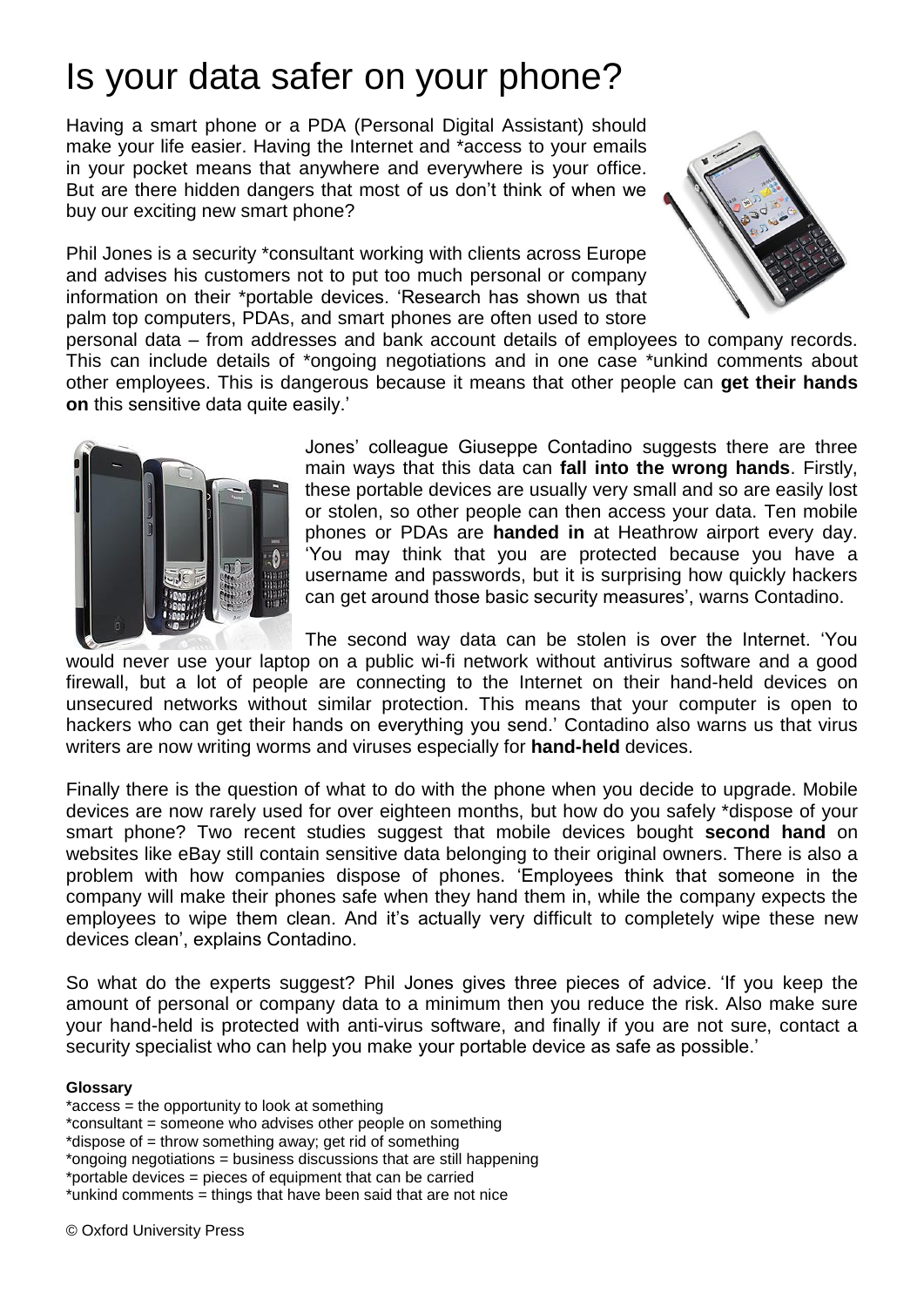## **Exercises**

#### 1 Discuss these questions.

- 1 Do you own a mobile phone?
- 2 What information do you keep on it?
- 3 Is it a smart phone? If not would you like a smart phone?
- 4 Is using a smart phone safer than using a PC? Why? / Why not?
- 2 Read the text quickly. Compare your answers to question 4 in 1 to the information in the text.

#### 3 Read the text again and find out why the following words are used in the text.

Example: *pocket: Having the Internet in your pocket may make your life easier.*

- 1 bank account details:
- 2 Heathrow:
- 3 eBay:
- 4 hackers:
- 5 eighteen months:
- 6 wipe clean:

#### 4 The author uses the word **hand** a number of times. Match the phrases **in bold** in the text to definitions 1–5.

- 1 not new; owned by someone else before:
- 2 small enough to be in your hand while being used:
- 3 to give something to a person in authority, especially a piece of work or something that has been lost:
- 4 when something becomes controlled or owned by somebody who doesn't have permission to do so:
- 5 to find or get something:
- 5 Read the text again and answer these questions in your own words.

1 Why should having a smart phone make your life easier?

- 2 What are the three ways that people's data can fall into the wrong hands?
- 3 How can you make your smart phone safer?

#### 6 Discuss these questions.

- 1 Do people in your country know about the dangers of keeping data on a phone?
- 2 Would it be easy to follow the experts' advice?
- 3 Is it usual for people in your country to change their mobile phone every eighteen months?
- 4 How often do you change your phone? What are your reasons for changing?